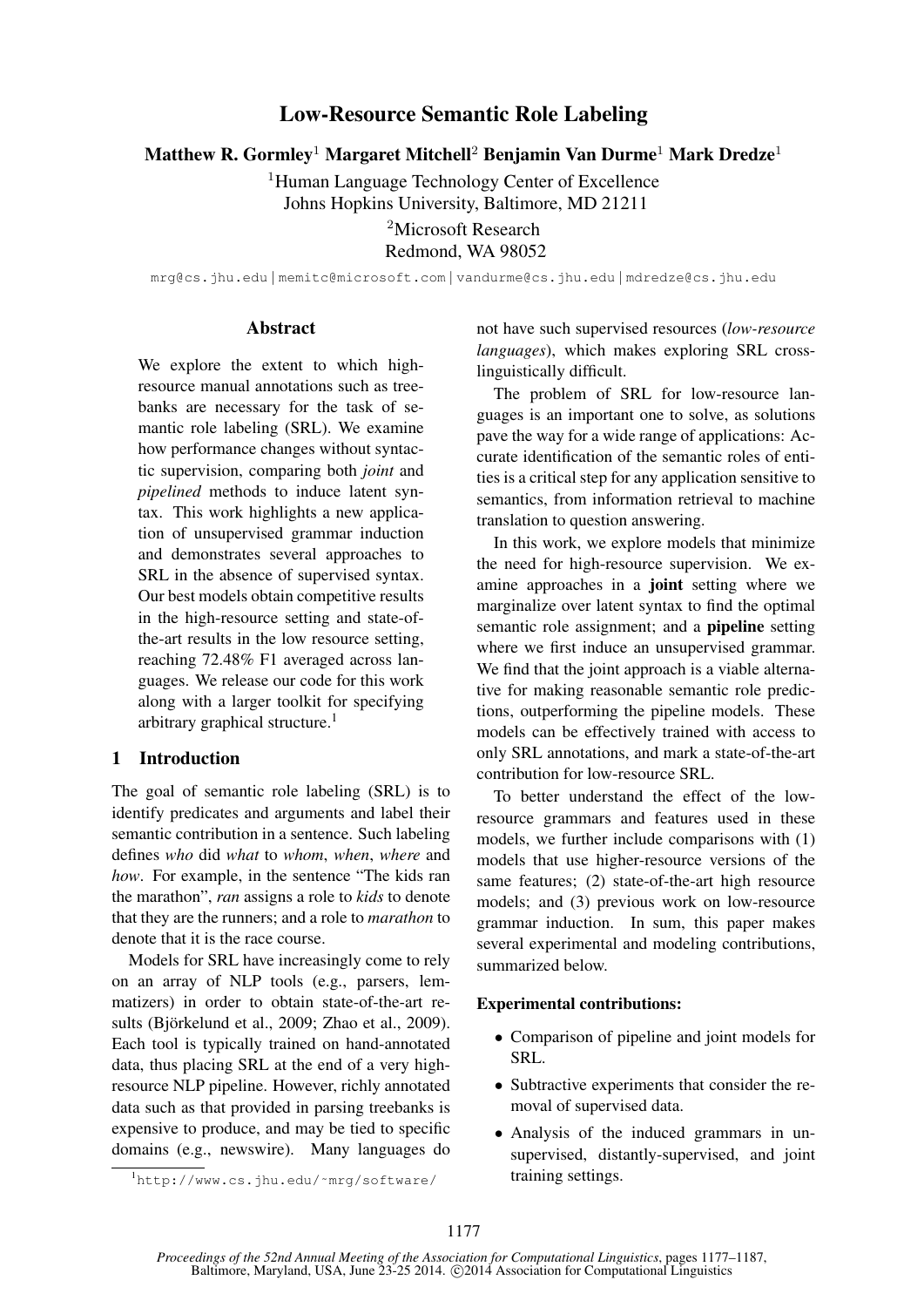## Modeling contributions:

- Simpler joint CRF for syntactic and semantic dependency parsing than previously reported.
- New application of unsupervised grammar induction: low-resource SRL.
- Constrained grammar induction using SRL for distant-supervision.
- Use of Brown clusters in place of POS tags for low-resource SRL.

The pipeline models are introduced in  $\S 3.1$  and jointly-trained models for syntactic and semantic dependencies (similar in form to Naradowsky et al.  $(2012)$  are introduced in § 3.2. In the pipeline models, we develop a novel approach to unsupervised grammar induction and explore performance using SRL as distant supervision. The joint models use a non-loopy conditional random field (CRF) with a global factor constraining latent syntactic edge variables to form a tree. Efficient exact marginal inference is possible by embedding a dynamic programming algorithm within belief propagation as in Smith and Eisner (2008).

Even at the expense of no dependency path features, the joint models best pipeline-trained models for state-of-the-art performance in the lowresource setting  $(\S 4.4)$ . When the models have access to observed syntactic trees, they achieve near state-of-the-art accuracy in the high-resource setting on some languages  $(\S 4.3)$ .

Examining the learning curve of the joint and pipeline models in two languages demonstrates that a small number of labeled SRL examples may be essential for good end-task performance, but that the choice of a good model for grammar induction has an even greater impact.

## 2 Related Work

Our work builds upon research in both semantic role labeling and unsupervised grammar induction (Klein and Manning, 2004; Spitkovsky et al., 2010a). Previous related approaches to semantic role labeling include joint classification of semantic arguments (Toutanova et al., 2005; Johansson and Nugues, 2008), latent syntax induction (Boxwell et al., 2011; Naradowsky et al., 2012), and feature engineering for SRL (Zhao et al., 2009; Björkelund et al., 2009).

Toutanova et al. (2005) introduced one of the first joint approaches for SRL and demonstrated that a model that scores the full predicateargument structure of a parse tree could lead to significant error reduction over independent classifiers for each predicate-argument relation.

Johansson and Nugues (2008) and Lluís et al. (2013) extend this idea by coupling predictions of a dependency parser with predictions from a semantic role labeler. In the model from Johansson and Nugues (2008), the outputs from an SRL pipeline are reranked based on the full predicateargument structure that they form. The candidate set of syntactic-semantic structures is reranked using the probability of the syntactic tree and semantic structure. Lluís et al.  $(2013)$  use a joint arcfactored model that predicts full syntactic paths along with predicate-argument structures via dual decomposition.

Boxwell et al. (2011) and Naradowsky et al. (2012) observe that syntax may be treated as latent when a treebank is not available. Boxwell et al. (2011) describe a method for training a semantic role labeler by extracting features from a packed CCG parse chart, where the parse weights are given by a simple ruleset. Naradowsky et al. (2012) marginalize over latent syntactic dependency parses.

Both Boxwell et al. (2011) and Naradowsky et al. (2012) suggest methods for SRL without supervised syntax, however, their features come largely from supervised resources. Even in their lowest resource setting, Boxwell et al. (2011) require an oracle CCG tag dictionary extracted from a treebank. Naradowsky et al. (2012) limit their exploration to a small set of basic features, and included high-resource supervision in the form of lemmas, POS tags, and morphology available from the CoNLL 2009 data.

There has not yet been a comparison of techniques for SRL that do not rely on a syntactic treebank, and no exploration of probabilistic models for unsupervised grammar induction within an SRL pipeline that we have been able to find.

Related work for the unsupervised learning of dependency structures separately from semantic roles primarily comes from Klein and Manning (2004), who introduced the Dependency Model with Valence (DMV). This is a robust generative model that uses a head-outward process over word classes, where heads generate arguments.

Spitkovsky et al. (2010a) show that Viterbi (hard) EM training of the DMV with simple uniform initialization of the model parameters yields higher accuracy models than standard soft-EM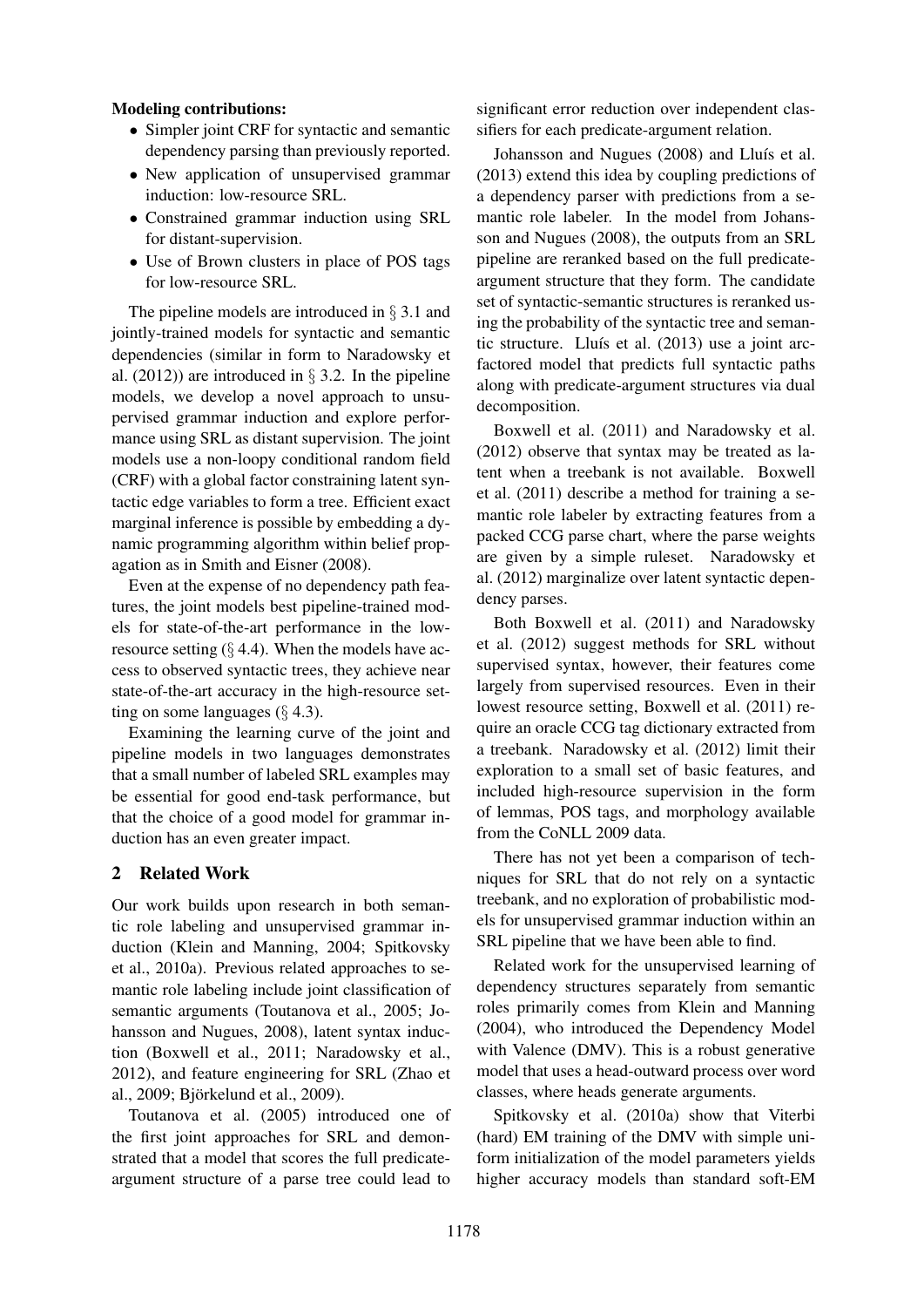

Figure 1: Pipeline approach to SRL. In this simple pipeline, the first stage syntactically parses the corpus, and the second stage predicts semantic predicate-argument structure for each sentence using the labels of the first stage as features. In our *low-resource* pipelines, we assume that the syntactic parser is given no labeled parses—however, it may optionally utilize the semantic parses as distant supervision. Our experiments also consider 'longer' pipelines that include earlier stages: a morphological analyzer, POS tagger, lemmatizer.

training. In Viterbi EM, the E-step finds the maximum likelihood corpus parse given the current model parameters. The M-step then finds the maximum likelihood parameters given the corpus parse. We utilize this approach to produce unsupervised syntactic features for the SRL task.

Grammar induction work has further demonstrated that distant supervision in the form of ACE-style relations (Naseem and Barzilay, 2011) or HTML markup (Spitkovsky et al., 2010b) can lead to considerable gains. Recent work in fully unsupervised dependency parsing has supplanted these methods with even higher accuracies (Spitkovsky et al., 2013) by arranging optimizers into networks that suggest informed restarts based on previously identified local optima. We do not reimplement these approaches within the SRL pipeline here, but provide comparison of these methods against our grammar induction approach in isolation in § 4.5.

In both pipeline and joint models, we use features adapted from state-of-the-art approaches to SRL. This includes Zhao et al. (2009) features, who use feature templates from combinations of word properties, syntactic positions including head and children, and semantic properties; and features from Björkelund et al. (2009), who utilize features on syntactic siblings and the dependency path concatenated with the direction of each edge. Features are described further in § 3.3.

## 3 Approaches

We consider an array of models, varying:

1. Pipeline vs. joint training (Figures 1 and 2)

- 2. Types of supervision
- 3. The objective function at the level of syntax

## 3.1 Unsupervised Syntax in the Pipeline

Typical SRL systems are trained following a pipeline where the first component is trained on supervised data, and each subsequent component is trained using the 1-best output of the previous components. A typical pipeline consists of a POS tagger, dependency parser, and semantic role labeler. In this section, we introduce pipelines that remove the need for a supervised tagger and parser by training in an unsupervised and distantly supervised fashion.

Brown Clusters We use fully unsupervised Brown clusters (Brown et al., 1992) in place of POS tags. Brown clusters have been used to good effect for various NLP tasks such as named entity recognition (Miller et al., 2004) and dependency parsing (Koo et al., 2008; Spitkovsky et al., 2011).

The clusters are formed by a greedy hierachical clustering algorithm that finds an assignment of words to classes by maximizing the likelihood of the training data under a latent-class bigram model. Each word type is assigned to a finegrained cluster at a leaf of the hierarchy of clusters. Each cluster can be uniquely identified by the path from the root cluster to that leaf. Representing this path as a bit-string (with 1 indicating a left and 0 indicating a right child) allows a simple coarsening of the clusters by truncating the bit-strings. We train 1000 Brown clusters for each of the CoNLL-2009 languages on Wikipedia text.<sup>2</sup>

Unsupervised Grammar Induction Our first method for grammar induction is *fully unsupervised* Viterbi EM training of the Dependency Model with Valence (DMV) (Klein and Manning, 2004), with uniform initialization of the model parameters. We define the DMV such that it generates sequences of word classes: either POS tags or Brown clusters as in Spitkovsky et al. (2011). The DMV is a simple generative model for projective dependency trees. Children are generated recursively for each node. Conditioned on the parent class, the direction (right or left), and the current valence (first child or not), a coin is flipped to decide whether to generate another child; the distribution over child classes is conditioned on only the parent class and direction.

 $2$ The Wikipedia text was tokenized for Polyglot (Al-Rfou)<sup>2</sup> et al., 2013): http://bit.ly/embeddings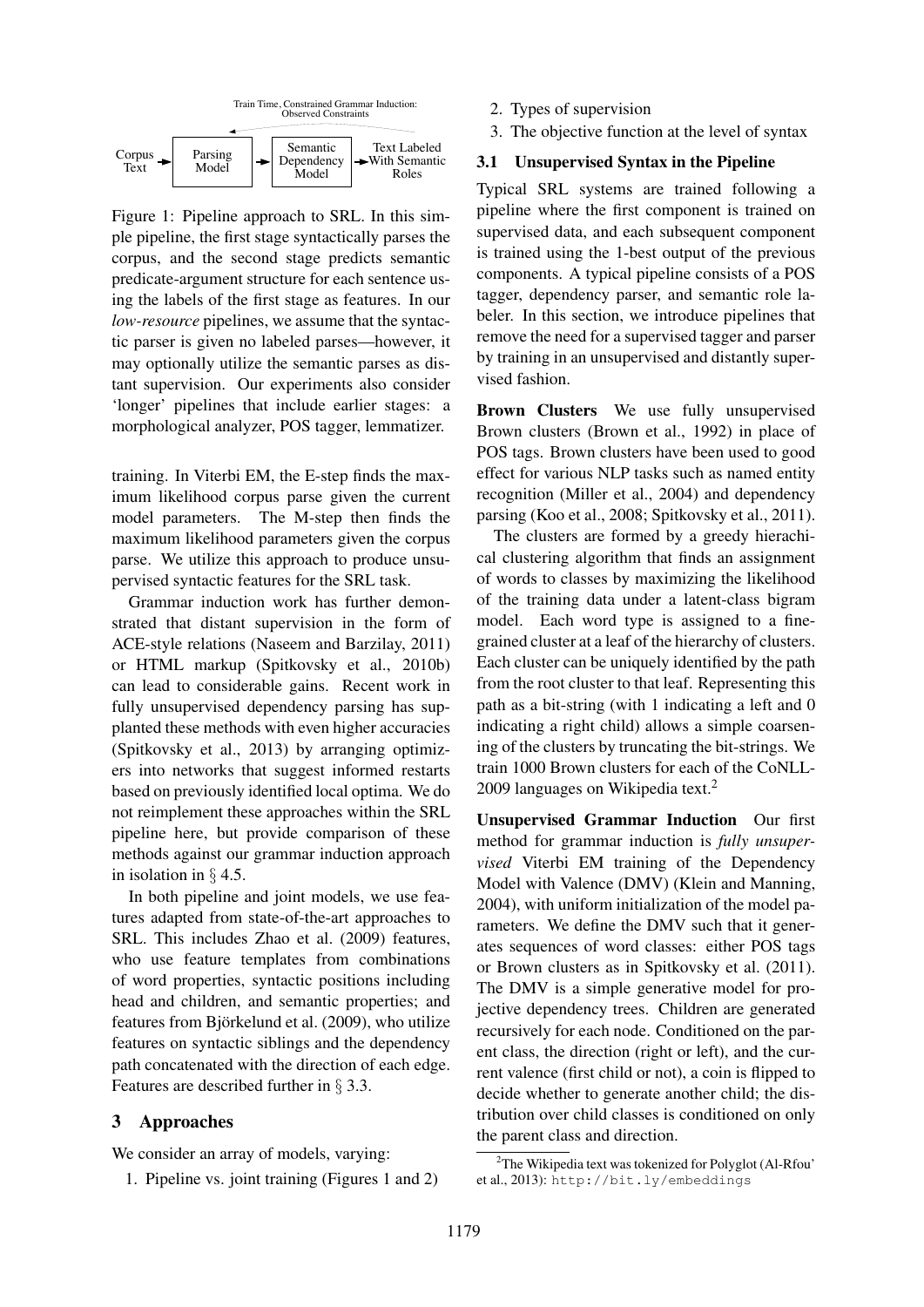Constrained Grammar Induction Our second method, which we will refer to as DMV+C, induces grammar in a *distantly supervised* fashion by using a constrained parser in the E-step of Viterbi EM. Since the parser is part of a pipeline, we constrain it to respect the downstream SRL annotations during training. At test time, the parser is unconstrained.

Dependency-based semantic role labeling can be described as a simple structured prediction problem: the predicted structure is a labeled directed graph, where nodes correspond to words in the sentence. Each directed edge indicates that there is a predicate-argument relationship between the two words; the parent is the predicate and the child the argument. The label on the edge indicates the type of semantic relationship. Unlike syntactic dependency parsing, the graph is not required to be a tree, nor even a connected graph. Self-loops and crossing arcs are permitted.

The constrained *syntactic* DMV parser treats the semantic graph as observed, and constrains the syntactic parent to be chosen from one of the semantic parents, if there are any. In some cases, imposing this constraint would not permit *any* projective dependency parses—in this case, we ignore the semantic constraint for that sentence. We parse with the CKY algorithm (Younger, 1967; Aho and Ullman, 1972) by utilizing a PCFG corresponding to the DMV (Cohn et al., 2010). Each chart cell allows only non-terminals compatible with the constrained sets. This can be viewed as a variation of Pereira and Schabes (1992).

Semantic Dependency Model As described above, semantic role labeling can be cast as a structured prediction problem where the structure is a labeled semantic dependency graph. We define a conditional random field (CRF) (Lafferty et al., 2001) for this task. Because each word in a sentence may be in a semantic relationship with any other word (including itself), a sentence of length *n* has  $n^2$  possible edges. We define a single  $L+1$ -ary variable for each edge, whose value can be any of L semantic labels or a special label indicating there is no predicate-argument relationship between the two words. In this way, we jointly perform *identification* (determining whether a semantic relationship exists) and *classification* (determining the semantic label). This use of an  $L+1$ ary variable is in contrast to the model of Naradowsky et al. (2012), which used a more complex



Figure 2: Factor graph for the joint syntactic/semantic dependency parsing model.

set of binary variables and required a constraint factor permitting AT-MOST-ONE. We include one unary factor for each variable.

We optionally include additional variables that perform word sense disambiguation for each predicate. Each has a unary factor and is completely disconnected from the semantic edge (similar to Naradowsky et al. (2012)). These variables range over all the predicate senses observed in the training data for the *lemma* of that predicate.

## 3.2 Joint Syntactic and Semantic Parsing Model

In Section 3.1, we introduced pipeline-trained models for SRL, which used grammar induction to predict unlabeled syntactic parses. In this section, we define a simple model for joint syntactic and semantic dependency parsing.

This model extends the CRF model in Section 3.1 to include the projective syntactic dependency parse for a sentence. This is done by including an additional  $n^2$  binary variables that indicate whether or not a directed syntactic dependency edge exists between a pair of words in the sentence. Unlike the semantic dependencies, these syntactic variables must be coupled so that they produce a projective dependency parse; this requires an additional global constraint factor to ensure that this is the case (Smith and Eisner, 2008). The constraint factor touches all  $n^2$  syntactic-edge variables, and multiplies in 1.0 if they form a projective dependency parse, and 0.0 otherwise. We couple each syntactic edge variable to its semantic edge variable with a binary factor. Figure 2 shows the factor graph for this joint model.

Note that our factor graph does not contain any loops, thereby permitting efficient exact marginal inference just as in Naradowsky et al. (2012). We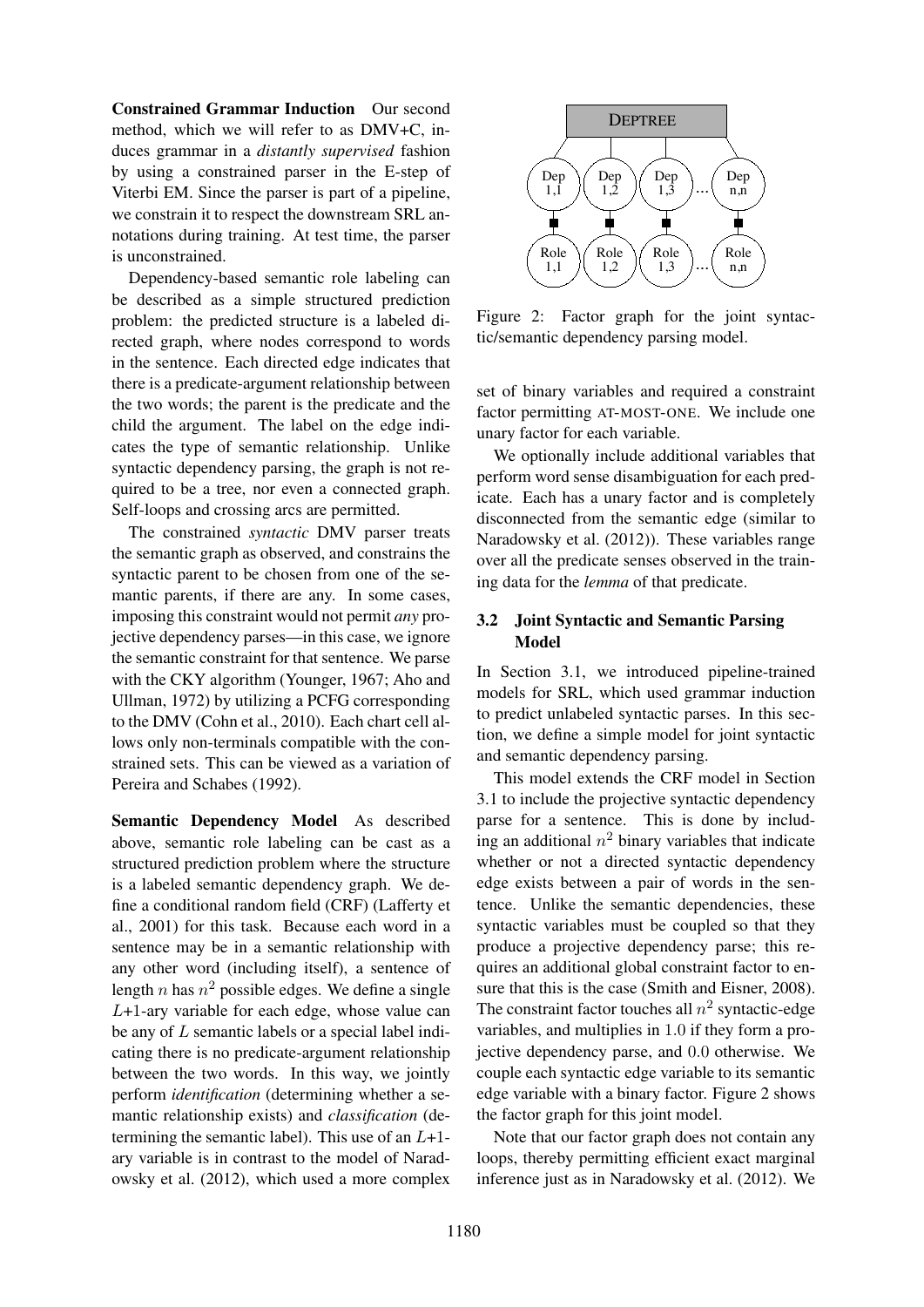|    | <b>Property</b>              | <b>Possible values</b>              |  |  |
|----|------------------------------|-------------------------------------|--|--|
|    | word form                    | all word forms                      |  |  |
| 2  | lower case word form         | all lower-case forms                |  |  |
| 3  | 5-char word form prefixes    | all 5-char form prefixes            |  |  |
| 4  | capitalization               | True, False                         |  |  |
| 5  | top-800 word form            | top-800 word forms                  |  |  |
| 6  | brown cluster                | 000, 1100, 010110001,               |  |  |
| 7  | brown cluster, length 5      | length 5 prefixes of brown clusters |  |  |
| 8  | lemma                        | all word lemmas                     |  |  |
| 9  | POS tag                      | NNP, CD, JJ, DT,                    |  |  |
| 10 | morphological features       | Gender, Case, Number,               |  |  |
|    | (different across languages) |                                     |  |  |
| 11 | dependency label             | SBJ, NMOD, LOC,                     |  |  |
| 12 | edge direction               | Up. Down                            |  |  |

Table 1: Word and edge properties in templates.

| $i, i-1, i+1$                             | $noFarChildren(w_i)$ | linePath $(w_p, w_c)$                 |
|-------------------------------------------|----------------------|---------------------------------------|
| parent $(w_i)$                            | rightNearSib $(w_i)$ | depPath $(w_p, w_c)$                  |
| allChildren $(w_i)$                       | leftNearSib $(w_i)$  | depPath $(w_p, w_{lca})$              |
| rightNearChild $(w_i)$ firstVSupp $(w_i)$ |                      | $\mathsf{depPath}(w_c, w_{lca})$      |
| rightFarChild $(w_i)$                     | $lastVSupp(w_i)$     | $\mathsf{depPath}(w_{lca}, w_{root})$ |
| leftNearChild $(w_i)$                     | firstNSupp $(w_i)$   |                                       |
| $leftFarChild(w_i)$                       | $lastNSupp(w_i)$     |                                       |

Table 2: Word positions used in templates. Based on current word position  $(i)$ , positions related to current word  $w_i$ , possible parent, child  $(w_p, w_c)$ , lowest common ancestor between parent/child  $(w_{lca})$ , and syntactic root  $(w_{root})$ .

train our CRF models by maximizing conditional log-likelihood using stochastic gradient descent with an adaptive learning rate (AdaGrad) (Duchi et al., 2011) over mini-batches.

The unary and binary factors are defined with exponential family potentials. In the next section, we consider binary features of the observations (the sentence and labels from previous pipeline stages) which are conjoined with the state of the variables in the factor.

#### 3.3 Features for CRF Models

Our feature design stems from two key ideas. First, for SRL, it has been observed that feature bigrams (the concatenation of simple features such as a predicate's POS tag and an argument's word) are important for state-of-the-art  $(Zhao et al., 2009; Björkelund et al., 2009).$  Second, for syntactic dependency parsing, combining Brown cluster features with word forms or POS tags yields high accuracy even with little training data (Koo et al., 2008).

We create binary indicator features for each model using feature templates. Our feature template definitions build from those used by the top performing systems in the CoNLL-2009 Shared Task, Zhao et al. (2009) and Björkelund et al. (2009) and from features in syntactic dependency parsing (McDonald et al., 2005; Koo et al., 2008).

| <b>Template</b>           | <b>Possible values</b>              |
|---------------------------|-------------------------------------|
| relative position         | before, after, on                   |
| distance, continuity      |                                     |
| binned distance           | $> 2, 5, 10, 20, 30,$ or 40         |
| geneological relationship | parent, child, ancestor, descendant |
| path-grams                | the_NN_went                         |

Table 3: Additional standalone templates.

Template Creation Feature templates are defined over triples of  $\langle$  property, positions, order $\rangle$ . Properties, listed in Table 1, are extracted from word positions within the sentence, shown in Table 2. Single positions for a word  $w_i$  include its syntactic parent, its leftmost farthest child (leftFarChild), its rightmost nearest sibling (rightNearSib), etc. Following Zhao et al. (2009), we include the notion of verb and noun supports and sections of the dependency path. Also following Zhao et al. (2009), properties from a set of positions can be put together in three possible orders: as the given sequence, as a sorted list of unique strings, and removing all duplicated neighbored strings. We consider both template unigrams and bigrams, combining two templates in sequence.

Additional templates we include are the relative position (Björkelund et al., 2009), geneological relationship, distance (Zhao et al., 2009), and binned distance (Koo et al., 2008) between two words in the path. From Lluís et al.  $(2013)$ , we use  $1, 2, 3$ gram path features of words/POS tags (path-grams), and the number of non-consecutive token pairs in a predicate-argument path (continuity).

#### 3.4 Feature Selection

Constructing all feature template unigrams and bigrams would yield an unwieldy number of features. We therefore determine the top  $N$  template bigrams for a dataset and factor a according to an information gain measure (Martins et al., 2011):

$$
IG_{a,m} = \sum_{f \in T_m} \sum_{x_a} p(f, x_a) \log_2 \frac{p(f, x_a)}{p(f)p(x_a)}
$$

where  $T_m$  is the mth feature template, f is a particular instantiation of that template, and  $x_a$  is an assignment to the variables in factor a. The probabilities are empirical estimates computed from the training data. This is simply the mutual information of the feature template instantiation with the variable assignment.

This filtering approach was treated as a simple baseline in Martins et al. (2011) to contrast with increasingly popular gradient based regularization approaches. Unlike the gradient based ap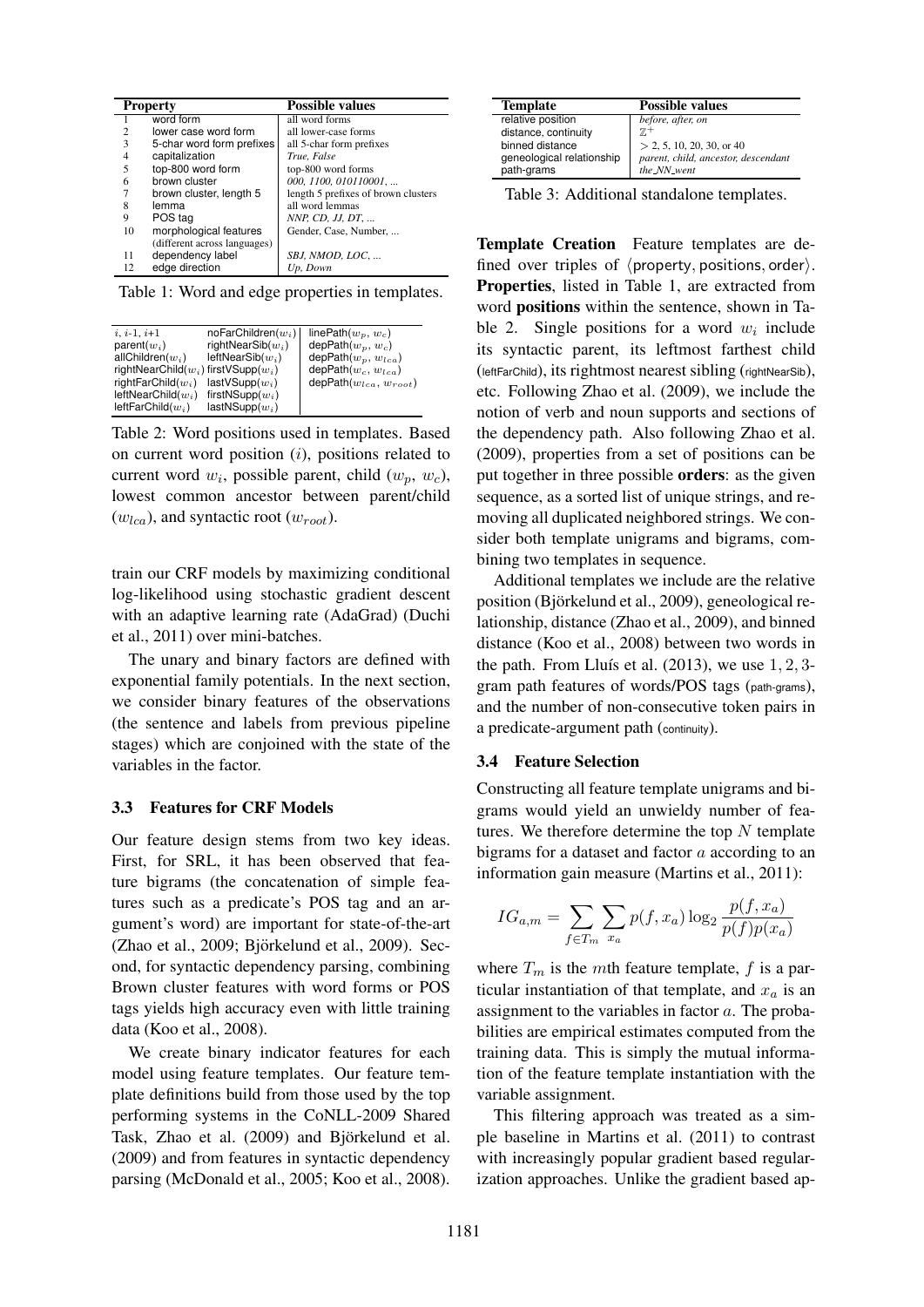proaches, this filtering approach easily scales to many features since we can decompose the memory usage over feature templates.

As an additional speedup, we reduce the dimensionality of our feature space to 1 million for each clique using a common trick referred to as *feature hashing* (Weinberger et al., 2009): we map each feature instantiation to an integer using a hash function $3$  modulo the desired dimentionality.

## 4 Experiments

We are interested in the effects of varied supervision using pipeline and joint training for SRL. To compare to prior work (i.e., submissions to the CoNLL-2009 Shared Task), we also consider the joint task of semantic role labeling *and* predicate sense disambiguation. Our experiments are subtractive, beginning with all supervision available and then successively removing (a) dependency syntax, (b) morphological features, (c) POS tags, and (d) lemmas. Dependency syntax is the most expensive and difficult to obtain of these various forms of supervision. We explore the importance of both the labels and structure, and what quantity of supervision is useful.

## 4.1 Data

The CoNLL-2009 Shared Task (Hajič et al., 2009) dataset contains POS tags, lemmas, morphological features, syntactic dependencies, predicate senses, and semantic roles annotations for 7 languages: Catalan, Chinese, Czech, English, German, Japanese,<sup>4</sup> Spanish. The CoNLL-2005 and -2008 Shared Task datasets provide English SRL annotation, and for cross dataset comparability we consider only verbal predicates (more details in § 4.4). To compare with prior approaches that use semantic supervision for grammar induction, we utilize Section 23 of the WSJ portion of the Penn Treebank (Marcus et al., 1993).

#### 4.2 Feature Template Sets

Our primary feature set  $IG_C$  consists of 127 template unigrams that emphasize coarse properties (i.e., properties 7, 9, and 11 in Table 1). We also explore the 31 template unigrams<sup>5</sup>  $IG_B$  described by Björkelund et al. (2009). Each of  $IG_C$  and  $IG_B$ also include 32 template bigrams selected by information gain on 1000 sentences—we select a different set of template bigrams for each dataset.

We compare against the language-specific feature sets detailed in the literature on high-resource top-performing SRL systems: From Björkelund et al. (2009), these are feature sets for German, English, Spanish and Chinese, obtained by weeks of forward selection ( $\mathbf{B}_{de, en, es, zh}$ ); and from Zhao et al. (2009), these are features for Catalan  $\mathbb{Z}_{ca}$ .<sup>6</sup>

#### 4.3 High-resource SRL

We first compare our models trained as a pipeline, using all available supervision (syntax, morphology, POS tags, lemmas) from the CoNLL-2009 data. Table 4(a) shows the results of our model with gold syntax and a richer feature set than that of Naradowsky et al. (2012), which only looked at whether a syntactic dependency edge was present. This highlights an important advantage of the pipeline trained model: the features can consider any part of the syntax (e.g., arbitrary subtrees), whereas the joint model is limited to those features over which it can efficiently marginalize (e.g., short dependency paths). This holds true even in the pipeline setting where no syntactic supervision is available.

Table 4(b) contrasts our high-resource results for the task of SRL and sense disambiguation with the top systems in the CoNLL-2009 Shared Task, giving further insight into the performance of the simple information gain feature selection technique. With supervised syntax, our simple information gain feature selection technique (§ 3.4) performs admirably. However, the original unigram Björkelund features ( $B_{de, en, es, zh}$ ), which were tuned for a high-resource model, obtain higher F1 than our information gain set using the same features in unigram and bigram templates  $(IG_B)$ . This suggests that further work on feature selection may improve the results. We find that  $IG_B$  obtain *higher* F1 than the original Björkelund feature sets  $(B_{de, en, es, zh})$  in the lowresource pipeline setting with constrained grammar induction (DMV+C).

 $3$ To reduce hash collisions, We use MurmurHash v3 https://code.google.com/p/smhasher.

<sup>&</sup>lt;sup>4</sup>We do not report results on Japanese as that data was only made freely available to researchers that competed in CoNLL 2009.

<sup>&</sup>lt;sup>5</sup>Because we do not include a binary factor between predicate sense and semantic role, we do not include sense as a

feature for argument prediction.

<sup>&</sup>lt;sup>6</sup>This covers all CoNLL languages but Czech, where feature sets were not made publicly available in either work. In Czech, we disallowed template bigrams involving path-grams.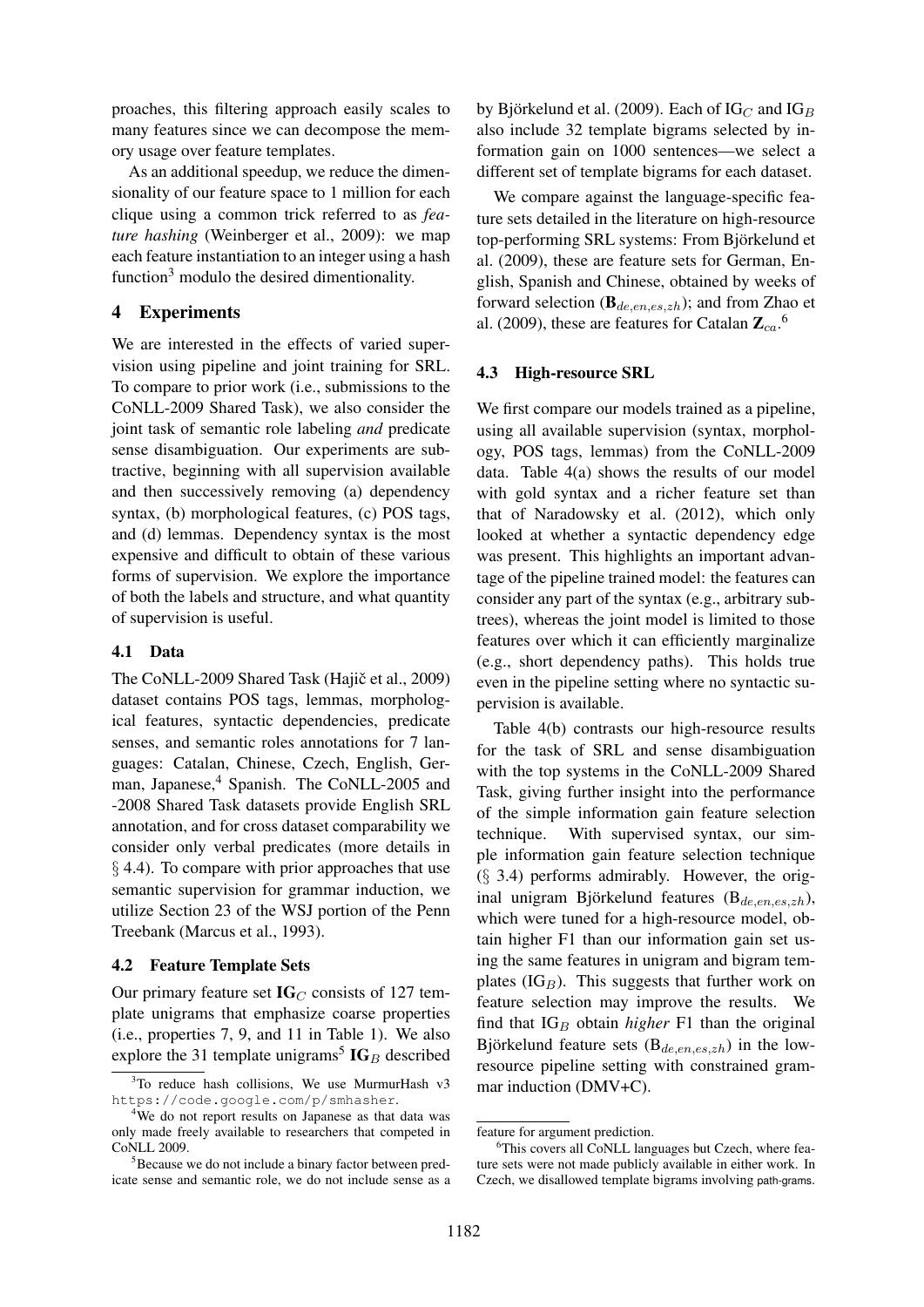|     | <b>SRL</b> Approach      | <b>Feature Set</b>            | Dep. Parser  | Avg.     | ca    | <b>CS</b> | de    | en    | <b>es</b> | zh    |
|-----|--------------------------|-------------------------------|--------------|----------|-------|-----------|-------|-------|-----------|-------|
|     | Pipeline                 | $IG_C$                        | Gold         | 84.98    | 84.97 | 87.65     | 79.14 | 86.54 | 84.22     | 87.35 |
|     | Pipeline                 | $IG_B$                        | Gold         | 84.74    | 85.15 | 86.64     | 79.50 | 85.77 | 84.40     | 86.95 |
| (a) | Naradowsky et al. (2012) |                               | Gold         | 72.73    | 69.59 | 74.84     | 66.49 | 78.55 | 68.93     | 77.97 |
|     | Björkelund et al. (2009) |                               | Supervised   | 81.55    | 80.01 | 85.41     | 79.71 | 85.63 | 79.91     | 78.60 |
|     | Zhao et al. (2009)       |                               | Supervised   | 80.85    | 80.32 | 85.19     | 75.99 | 85.44 | 80.46     | 77.72 |
|     | Pipeline                 | $IG_C$                        | Supervised   | 78.03    | 76.24 | 83.34     | 74.19 | 81.96 | 76.12     | 76.35 |
| (b) | Pipeline                 | $\rm Z_{ca}$                  | Supervised   | $*77.62$ | 77.62 |           |       |       |           |       |
|     | Pipeline                 | $\mathrm{B}_{de, en, es, zh}$ | Supervised   | $*76.49$ |       |           | 72.17 | 81.15 | 76.65     | 75.99 |
|     | Pipeline                 | $IG_B$                        | Supervised   | 75.68    | 74.59 | 81.61     | 69.08 | 78.86 | 74.51     | 75.44 |
|     | Joint                    | $IG_C$                        | Marginalized | 72.48    | 71.35 | 81.03     | 65.15 | 76.16 | 71.03     | 70.14 |
|     | Joint                    | $IG_B$                        | Marginalized | 72.40    | 71.55 | 80.04     | 64.80 | 75.57 | 71.21     | 71.21 |
|     | Naradowsky et al. (2012) |                               | Marginalized | 71.27    | 67.99 | 73.16     | 67.26 | 76.12 | 66.74     | 76.32 |
| (c) | Pipeline                 | $IG_C$                        | $DMV+C$ (bc) | 70.08    | 68.21 | 79.63     | 62.25 | 73.81 | 68.73     | 67.86 |
|     | Pipeline                 | $\rm Z_{ca}$                  | $DMV+C$ (bc) | $*69.67$ | 69.67 |           |       |       |           |       |
|     | Pipeline                 | $IG_C$                        | $DMV$ (bc)   | 69.26    | 68.04 | 79.58     | 58.47 | 74.78 | 68.36     | 66.35 |
|     | Pipeline                 | $IG_B$                        | $DMV$ (bc)   | 66.81    | 63.31 | 77.38     | 59.91 | 72.02 | 65.96     | 62.28 |
|     | Pipeline                 | $IG_B$                        | $DMV+C$ (bc) | 65.61    | 61.89 | 77.48     | 58.97 | 69.11 | 63.31     | 62.92 |
|     | Pipeline                 | $B_{de, en, es, zh}$          | $DMV+C$ (bc) | $*63.06$ |       |           | 57.75 | 68.32 | 63.70     | 62.45 |

Table 4: Test F1 for SRL and sense disambiguation on CoNLL'09 in high-resource and low-resource settings: we study (a) gold syntax, (b) supervised syntax, and (c) unsupervised syntax. Results are ranked by F1 with bold numbers indicating the best F1 for a language and level of supervision. \*Indicates partial averages for the language-specific feature sets  $(Z_{ca}$  and  $B_{de, en, es, zh}$ ), for which we show results only on the

languages for which the sets were publicly available.

| train                            | test            | 2008<br>heads | 2005<br>spans | 2005<br>spans |
|----------------------------------|-----------------|---------------|---------------|---------------|
| $\boxtimes$ PRY'08               |                 | 84.32         | 79.44         | (oracle       |
| $\Box$ B'11 (tdc)                | $2005\,$ spans  |               | 71.5          | tree)         |
| $\Box$ B'11 (td)                 |                 |               | 65.0          |               |
| $\boxtimes$ JN'08                |                 | 85.93         | 79.90         |               |
| $\square$ Joint, IG <sub>C</sub> | $2008$<br>heads | 72.9          | 35.0          | 72.0          |
| $\square$ Joint, IG <sub>B</sub> |                 | 67.3          | 37.8          | 67.1          |

Table 5: F1 for SRL approaches (without sense disambiguation) in matched and mismatched train/test settings for CoNLL 2005 span and 2008 head supervision. We contrast low-resource  $(\Box)$ and high-resource settings  $(\mathbb{Z})$ , where latter uses a treebank. See § 4.4 for caveats to this comparison.

## 4.4 Low-Resource SRL

CoNLL-2009 Table 4(c) includes results for our low-resource approaches and Naradowsky et al. (2012) on predicting semantic roles as well as sense. In the low-resource setting of the CoNLL-2009 Shared task without syntactic supervision, our joint model (Joint) with marginalized syntax obtains state-of-the-art results with features  $IG_C$ described in § 4.2. This model outperforms prior work (Naradowsky et al., 2012) and our pipeline model (Pipeline) with contrained (DMV+C) and unconstrained grammar induction (DMV) trained on brown clusters (bc).

In the low-resource setting, training and decoding times for the pipeline and joint methods are similar as computation time tends to be dominated by feature extraction.

These results begin to answer a key research question in this work: The joint models outperform the pipeline models in the low-resource setting. This holds even when using the same feature selection process. Further, the best-performing low-resource features found in this work are those based on coarse feature templates and selected by information gain. Templates for these features generalize well to the high-resource setting. However, analysis of the induced grammars in the pipeline setting suggests that the book is not closed on the issue. We return to this in  $\S$  4.5.

CoNLL-2008, -2005 To finish out comparisons with state-of-the-art SRL, we contrast our approach with that of Boxwell et al. (2011), who evaluate on SRL in isolation (without sense disambiguation, as in CoNLL-2009). They report results on Prop-CCGbank (Boxwell and White, 2008), which uses the same training/testing splits as the CoNLL-2005 Shared Task. Their results are therefore loosely<sup>7</sup> comparable to results on the CoNLL-2005 dataset, which we can compare here.

There is an additional complication in comparing SRL approaches directly: The CoNLL-2005 dataset defines arguments as *spans* instead of

The comparison is imperfect for two reasons: first, the CCGBank contains only 99.44% of the original PTB sentences (Hockenmaier and Steedman, 2007); second, because PropBank was annotated over CFGs, after converting to CCG only 99.977% of the argument spans were exact matches (Boxwell and White, 2008). However, this comparison was adopted by Boxwell et al. (2011), so we use it here.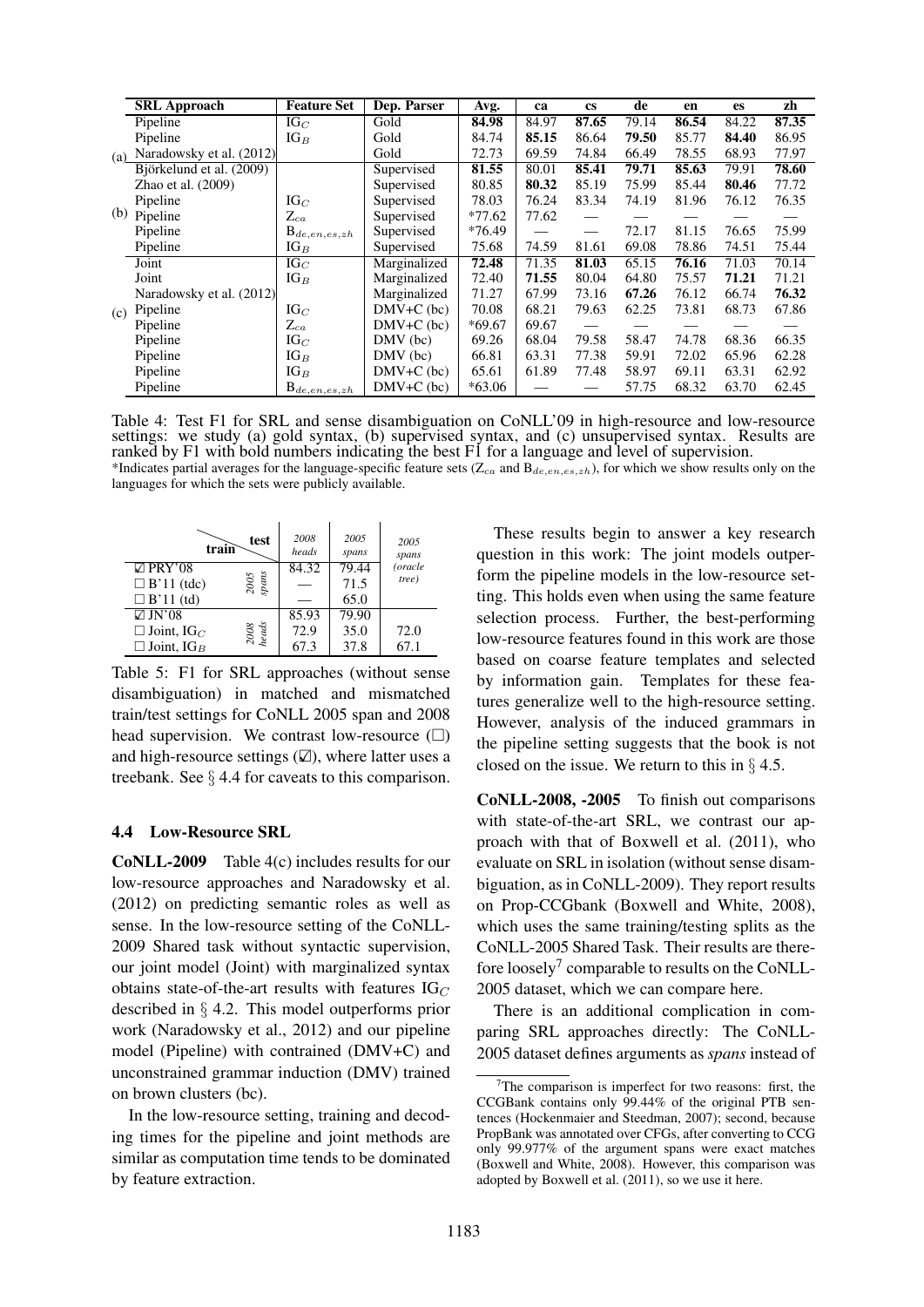heads, which runs counter to our head-based syntactic representation. This creates a mismatched train/test scenario: we must train our model to predict argument *heads*, but then test on our models ability to predict argument *spans*. <sup>8</sup> We therefore train our models on the CoNLL-2008 argument heads,<sup>9</sup> and post-process and convert from heads to spans using the conversion algorithm available from Johansson and Nugues  $(2008).<sup>10</sup>$  The heads are either from an MBR tree or an oracle tree. This gives Boxwell et al. (2011) the advantage, since our syntactic dependency parses are optimized to pick out semantic argument heads, not spans.

Table 5 presents our results. Boxwell et al. (2011) (B'11) uses additional supervision in the form of a CCG tag dictionary derived from supervised data with (tdc) and without (tc) a cutoff. Our model does very poorly on the '05 spanbased evaluation because the constituent bracketing of the marginalized trees are inaccurate. This is elucidated by instead evaluating on the oracle spans, where our F1 scores are higher than Boxwell et al. (2011). We also contrast with relavant high-resource methods with span/head conversions from Johansson and Nugues (2008): Punyakanok et al. (2008) (PRY'08) and Johansson and Nugues (2008) (JN'08).

Subtractive Study In our subsequent experiments, we study the effectiveness of our models as the available supervision is decreased. We incrementally remove dependency syntax, morphological features, POS tags, then lemmas. For these experiments, we utilize the coarse-grained feature set  $(IG_C)$ , which includes Brown clusters.

Across languages, we find the largest drop in F1 when we remove POS tags; and we find a gain in F1 when we remove lemmas. This indicates that lemmas, which are a high-resource annotation, may not provide a significant benefit for this task. The effect of removing morphological features is different across languages, with little change in performance for Catalan and Spanish,

| Rem        | #FT        | ca    | de    | es    |
|------------|------------|-------|-------|-------|
|            | $127 + 32$ | 74.46 | 72.62 | 74.23 |
| Dep        | $40+32$    | 67.43 | 64.24 | 67.18 |
| Mor        | $30+32$    | 67.84 | 59.78 | 66.94 |
| <b>POS</b> | $23+32$    | 64.40 | 54.68 | 62.71 |
| Lem        | $21 + 32$  | 64.85 | 54.89 | 63.80 |

Table 6: Subtractive experiments. Each row contains the F1 for SRL only (without sense disambiguation) where the supervision type of that row and all above it have been removed. Removed supervision types (Rem) are: syntactic dependencies (*Dep*), morphology (*Mor*), POS tags (*POS*), and lemmas (*Lem*). #FT indicates the number of feature templates used (unigrams+bigrams).



Figure 3: Learning curve for semantic dependency supervision in Catalan and German. F1 of SRL only (without sense disambiguation) shown as the number of training sentences is increased.

but a drop in performance for German. This may reflect a difference between the languages, or may reflect the difference between the annotation of the languages: both the Catalan and Spanish data originated from the Ancora project,  $11$  while the German data came from another source.

Figure 3 contains the learning curve for SRL supervision in our lowest resource setting for two example languages, Catalan and German. This shows how F1 of SRL changes as we adjust the number of training examples. We find that the joint training approach to grammar induction yields consistently higher SRL performance than its distantly supervised counterpart.

## 4.5 Analysis of Grammar Induction

Table 7 shows grammar induction accuracy in low-resource settings. We find that the gap between the supervised parser and the unsupervised methods is quite large, despite the reasonable accuracy both methods achieve for the SRL end task.

<sup>&</sup>lt;sup>8</sup>We were unable to obtain the system output of Boxwell et al. (2011) in order to convert their spans to dependencies and evaluate the other mismatched train/test setting.

 $\mathrm{^{9}CoNLL\text{-}2005}$ , -2008, and -2009 were derived from Prop-Bank and share the same source text; -2008 and -2009 use argument heads.

<sup>&</sup>lt;sup>10</sup>Specifically, we use their Algorithm 2, which produces the span dominated by each argument, with special handling of the case when the argument head dominates that of the predicate. Also following Johansson and Nugues (2008), we recover the '05 sentences missing from the '08 evaluation set.

<sup>11</sup>http://clic.ub.edu/corpus/ancora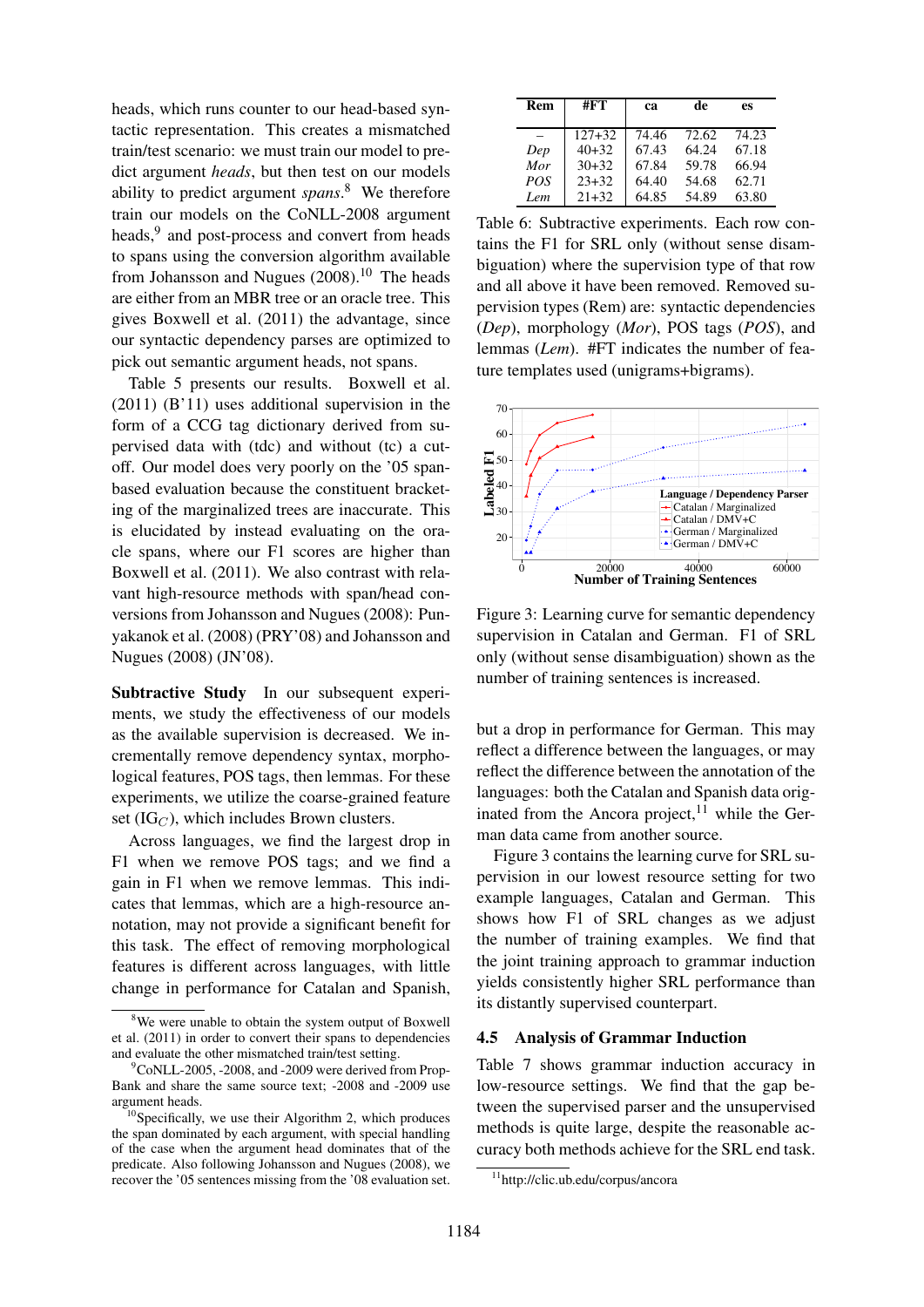| <b>Dependency</b><br>Parser | Avg. | ca   | <b>cs</b> | de   | en   | es   | zh   |
|-----------------------------|------|------|-----------|------|------|------|------|
| Supervised*                 | 87.1 | 89.4 | 85.3      | 89.6 | 88.4 | 89.2 | 80.7 |
| $DMV$ (pos)                 | 30.2 | 45.3 | 22.7      | 20.9 | 32.9 | 41.9 | 17.2 |
| $DMV$ (bc)                  | 22.1 | 18.8 | 32.8      | 19.6 | 22.4 | 20.5 | 18.6 |
| $DMV+C$ (pos)               | 37.5 | 50.2 | 34.9      | 21.5 | 36.9 | 49.8 | 32.0 |
| $DMV+C$ (bc)                | 40.2 | 46.3 | 37.5      | 28.7 | 40.6 | 50.4 | 37.5 |
| Marginal, $IG_C$            | 43.8 | 50.3 | 45.8      | 272  | 44.2 | 46.3 | 48.5 |
| Marginal, $IG_B$            | 50.2 | 52.4 | 43.4      | 41.3 | 52.6 | 55.2 | 56.2 |

Table 7: Unlabeled directed dependency accuracy on CoNLL'09 test set in low-resource settings. DMV models are trained on either POS tags (pos) or Brown clusters (bc). \*Indicates the supervised parser outputs provided by the CoNLL'09 Shared Task.

|                                  | $WS.I^{\infty}$ | <b>Distant</b>     |
|----------------------------------|-----------------|--------------------|
|                                  |                 | <b>Supervision</b> |
| SAJM'10                          | 44.8            | none               |
| SAJ'13                           | 64.4            | none               |
| $\bar{S}J\bar{A}'\bar{1}\bar{0}$ | 50.4            | <b>HTML</b>        |
| NB'11                            | 59.4            | ACE <sub>05</sub>  |
| $\overline{DMV}$ (bc)            | 24.8            | none               |
| $DMV+C$ (bc)                     | 44.8            | SRL                |
| Marginalized, $IG_C$             | 48.8            | SRL                |
| Marginalized, $IG_B$             | 58.9            | SRL                |

Table 8: Comparison of grammar induction approaches. We contrast the DMV trained with Viterbi EM+uniform initialization (DMV), our constrained DMV (DMV+C), and our model's MBR decoding of latent syntax (Marginalized) with other recent work: Spitkovsky et al. (2010a) (SAJM'10), Spitkovsky et al. (2010b) (SJA'10), Naseem and Barzilay (2011) (NB'11), and the CS model of Spitkovsky et al. (2013) (SAJ'13).

This suggests that refining the low-resource grammar induction methods may lead to gains in SRL.

Interestingly, the marginalized grammars best the DMV grammar induction method; however, this difference is less pronounced when the DMV is constrained using SRL labels as distant supervision. This could indicate that a better model for grammar induction would result in better performance for SRL. We therefore turn to an analysis of other approaches to grammar induction in Table 8, evaluated on the Penn Treebank. We contrast with methods using distant supervision (Naseem and Barzilay, 2011; Spitkovsky et al., 2010b) and fully unsupervised dependency parsing (Spitkovsky et al., 2013). Following prior work, we exclude punctuation from evaluation and convert the constituency trees to dependencies.<sup>12</sup>

The approach from Spitkovsky et al. (2013)

(SAJ'13) outperforms all other approaches, including our marginalized settings. We therefore may be able to achieve further gains in the pipeline model by considering better models of latent syntax, or better search techniques that break out of local optima. Similarly, improving the nonconvex optimization of our latent-variable CRF (Marginalized) may offer further gains.

## 5 Discussion and Future Work

We have compared various approaches for lowresource semantic role labeling at the state-of-theart level. We find that we can outperform prior work in the low-resource setting by coupling the selection of feature templates based on information gain with a joint model that marginalizes over latent syntax.

We utilize unlabeled data in both generative and discriminative models for dependency syntax and in generative word clustering. Our discriminative joint models treat latent syntax as a structuredfeature to be optimized for the end-task of SRL, while our other grammar induction techniques optimize for unlabeled data likelihood—optionally with distant supervision. We observe that careful use of these unlabeled data resources can improve performance on the end task.

Our subtractive experiments suggest that lemma annotations, a high-resource annotation, may not provide a large benefit for SRL. Our grammar induction analysis indicates that relatively low accuracy can still result in reasonable SRL predictions; still, the models do not outperform those that use supervised syntax, and we aim to explore how well the pipeline models in particular improve when we apply higher accuracy unsupervised grammar induction techniques.

We have utilized well studied datasets in order to best understand the quality of our models relative to prior work. In future work, we hope to explore the effectiveness of our approaches on truly low resource settings by using crowdsourcing to develop semantic role datasets in other languages and domains.

Acknowledgments We thank Richard Johansson, Dennis Mehay, and Stephen Boxwell for help with data. We also thank Jason Naradowsky, Jason Eisner, and anonymous reviewers for comments on the paper.

<sup>12</sup>Naseem and Barzilay (2011) and our results use the Penn converter (Pierre and Heiki-Jaan, 2007). Spitkovsky et al. (2010b; 2013) use Collins (1999) head percolation rules.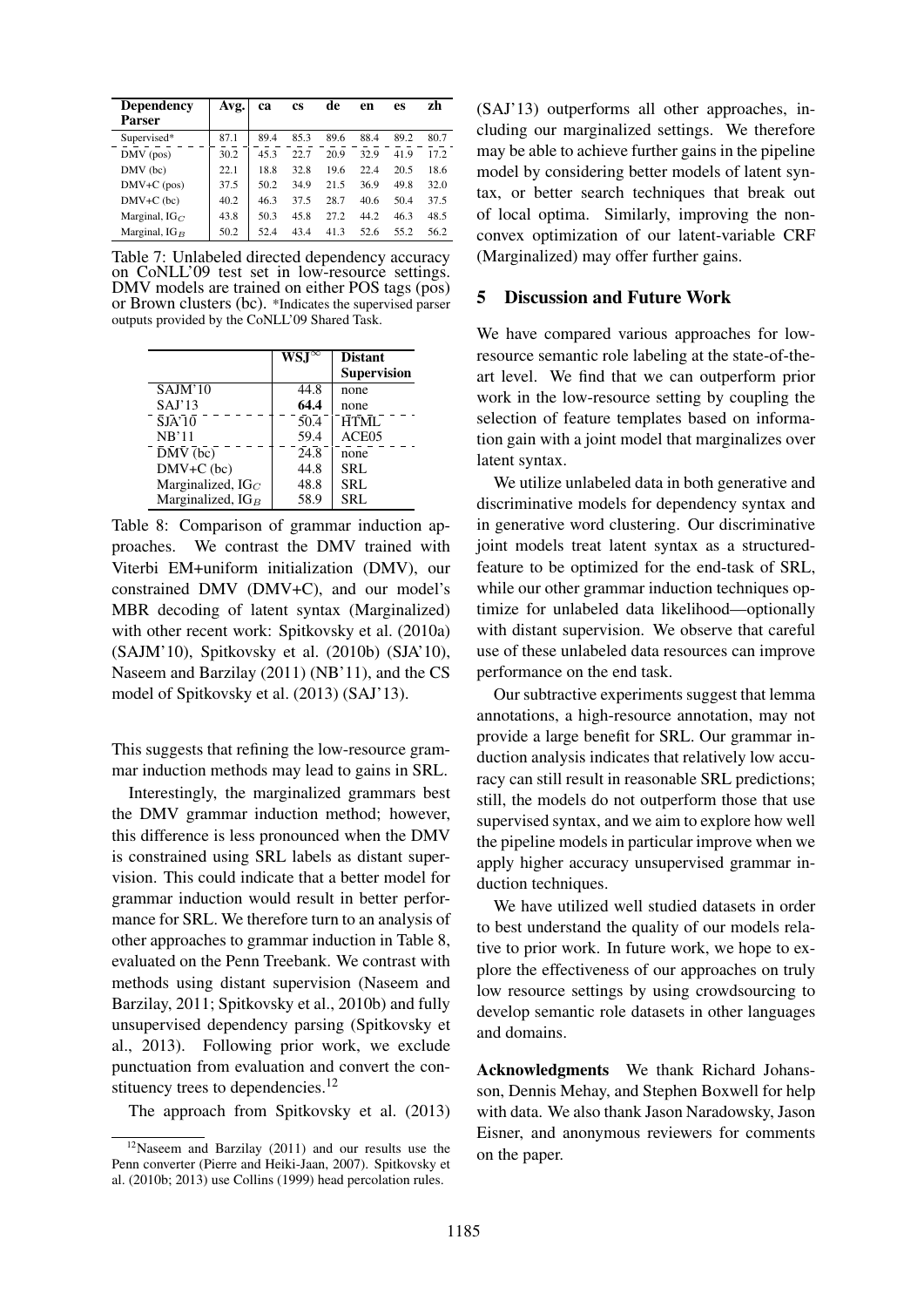#### References

- Alfred V. Aho and Jeffrey D. Ullman. 1972. *The Theory of Parsing, Translation, and Compiling*. Prentice-Hall, Inc.
- Rami Al-Rfou', Bryan Perozzi, and Steven Skiena. 2013. Polyglot: Distributed word representations for multilingual NLP. In *Proceedings of the 17th Conference on Computational Natural Language Learning (CoNLL 2013)*. Association for Computational Linguistics.
- Anders Björkelund, Love Hafdell, and Pierre Nugues. 2009. Multilingual semantic role labeling. In *Proceedings of the 13th Conference on Computational Natural Language Learning (CoNLL 2009): Shared Task*. Association for Computational Linguistics.
- Stephen Boxwell and Michael White. 2008. Projecting propbank roles onto the CCGbank. In *Proceedings of the International Conference on Language Resources and Evaluation (LREC 2008)*. European Language Resources Association.
- Stephen Boxwell, Chris Brew, Jason Baldridge, Dennis Mehay, and Sujith Ravi. 2011. Semantic role labeling without treebanks? In *Proceedings of the 5th International Joint Conference on Natural Language Processing (IJCNLP)*. Asian Federation of Natural Language Processing.
- Peter F. Brown, Peter V. Desouza, Robert L. Mercer, Vincent J. Della Pietra, and Jenifer C. Lai. 1992. Class-based n-gram models of natural language. *Computational linguistics*, 18(4).
- Trevor Cohn, Phil Blunsom, and Sharon Goldwater. 2010. Inducing tree-substitution grammars. *The Journal of Machine Learning Research*, 11.
- Michael Collins. 1999. *Head-driven statistical models for natural language parsing*. Ph.D. thesis, University of Pennsylvania.
- John Duchi, Elad Hazan, and Yoram Singer. 2011. Adaptive subgradient methods for online learning and stochastic optimization. *The Journal of Machine Learning Research*, 12.
- Jan Hajič, Massimiliano Ciaramita, Richard Johansson, Daisuke Kawahara, Maria Antònia Martí, Lluís Marquez, Adam Meyers, Joakim Nivre, Sebastian ` Padó, Jan Štěpánek, Pavel Straňák, Mihai Surdeanu, Nianwen Xue, and Yi Zhang. 2009. The conll-2009 shared task: Syntactic and semantic dependencies in multiple languages. In *Proceedings of the 13th Conference on Computational Natural Language Learning (CoNLL 2009): Shared Task*. Association for Computational Linguistics.
- Julia Hockenmaier and Mark Steedman. 2007. CCGbank: a corpus of CCG derivations and dependency structures extracted from the Penn Treebank. *Computational Linguistics*, 33(3).
- Richard Johansson and Pierre Nugues. 2008. Dependency-based semantic role labeling of Prop-Bank. In *Proceedings of the 2008 Conference on Empirical Methods in Natural Language Processing (EMNLP 2008)*. Association for Computational Linguistics.
- Dan Klein and Christopher Manning. 2004. Corpus-Based induction of syntactic structure: Models of dependency and constituency. In *Proceedings of the 42nd Meeting of the Association for Computational Linguistics (ACL 2004)*. Association for Computational Linguistics.
- Terry Koo, Xavier Carreras, and Michael Collins. 2008. Simple semi-supervised dependency parsing. In *Proceedings of ACL-08: HLT*. Association for Computational Linguistics.
- J. Lafferty, A. McCallum, and F. Pereira. 2001. Conditional random fields: Probabilistic models for segmenting and labeling sequence data. In *Proceedings of the 18th International Conference on Machine Learning (ICML 2001)*. Morgan Kaufmann.
- Xavier Lluís, Xavier Carreras, and Lluís Màrquez. 2013. Joint arc-factored parsing of syntactic and semantic dependencies. *Transactions of the Association for Computational Linguistics (TACL)*.
- Mitchell P. Marcus, Mary Ann Marcinkiewicz, and Beatrice Santorini. 1993. Building a large annotated corpus of english: The Penn Treebank. *Computational linguistics*, 19(2).
- Andre Martins, Noah Smith, Mario Figueiredo, and Pedro Aguiar. 2011. Structured sparsity in structured prediction. In *Proceedings of the 2011 Conference on Empirical Methods in Natural Language Processing (EMNLP 2011)*. Association for Computational Linguistics.
- R. McDonald, K. Crammer, and F. Pereira. 2005. Online large-margin training of dependency parsers. In *Proceedings of the 43rd Annual Meeting of the Association for Computational Linguistics (ACL 2005)*. Association for Computational Linguistics.
- Scott Miller, Jethran Guinness, and Alex Zamanian. 2004. Name tagging with word clusters and discriminative training. In Susan Dumais, Daniel Marcu, and Salim Roukos, editors, *HLT-NAACL 2004: Main Proceedings*. Association for Computational Linguistics.
- Jason Naradowsky, Sebastian Riedel, and David Smith. 2012. Improving NLP through marginalization of hidden syntactic structure. In *Proceedings of the 2012 Conference on Empirical Methods in Natural Language Processing (EMNLP 2012)*. Association for Computational Linguistics.
- Tahira Naseem and Regina Barzilay. 2011. Using semantic cues to learn syntax. In *Proceedings of the 25th AAAI Conference on Artificial Intelligence (AAAI 2011)*. AAAI Press.